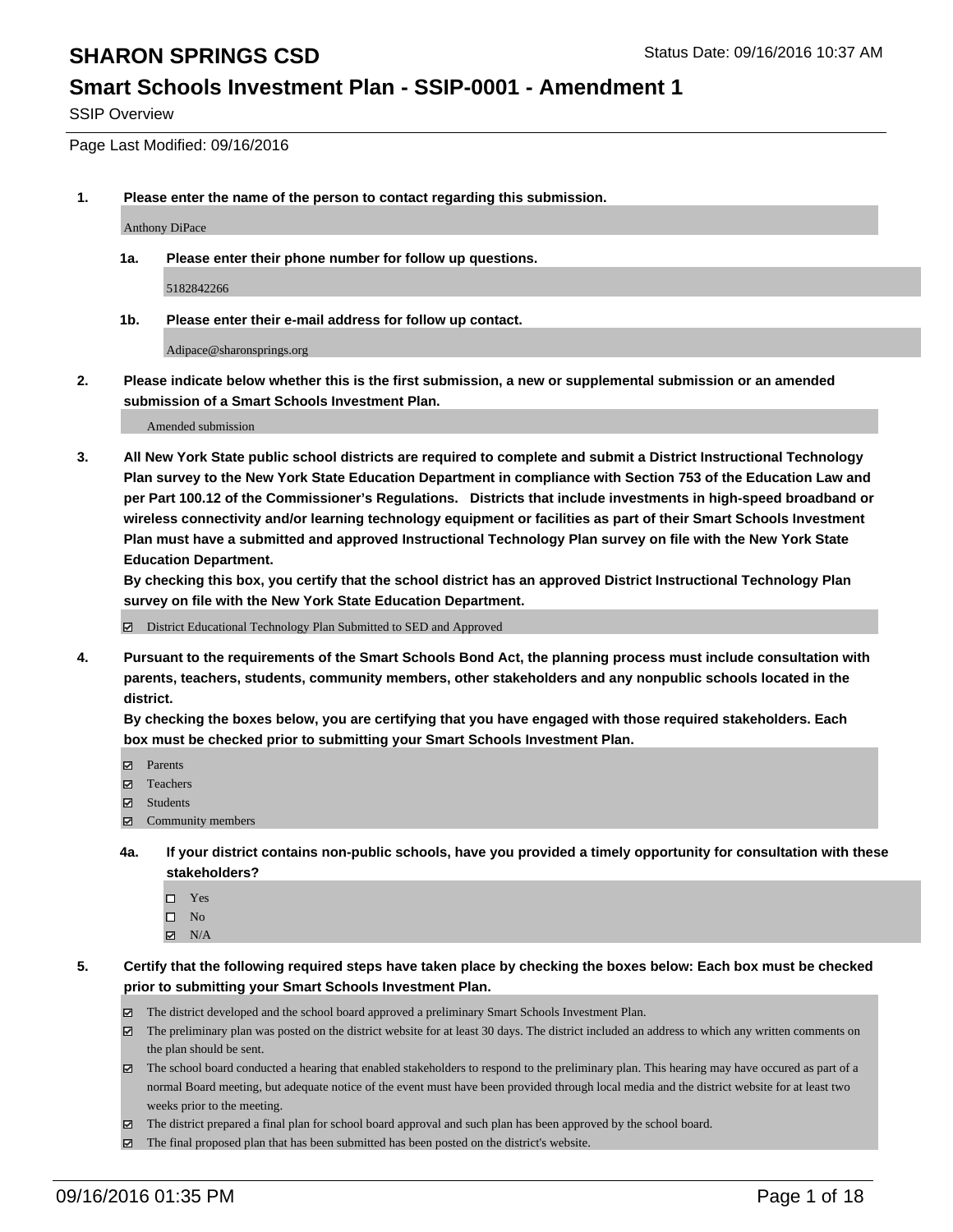#### **Smart Schools Investment Plan - SSIP-0001 - Amendment 1**

SSIP Overview

Page Last Modified: 09/16/2016

**5a. Please upload the proposed Smart Schools Investment Plan (SSIP) that was posted on the district's website, along with any supporting materials. Note that this should be different than your recently submitted Educational Technology Survey. The Final SSIP, as approved by the School Board, should also be posted on the website and remain there during the course of the projects contained therein.**

Smart-Schools-Investment-Plan.pdf

**6. Please enter an estimate of the total number of students and staff that will benefit from this Smart Schools Investment Plan based on the cumulative projects submitted to date.**

470

- **7. An LEA/School District may partner with one or more other LEA/School Districts to form a consortium to pool Smart Schools Bond Act funds for a project that meets all other Smart School Bond Act requirements. Each school district participating in the consortium will need to file an approved Smart Schools Investment Plan for the project and submit a signed Memorandum of Understanding that sets forth the details of the consortium including the roles of each respective district.**
	- $\Box$  The district plans to participate in a consortium to partner with other school district(s) to implement a Smart Schools project.
- **8. Please enter the name and 6-digit SED Code for each LEA/School District participating in the Consortium.**

| <b>Partner LEA/District</b> | ISED BEDS Code |
|-----------------------------|----------------|
| (No Response)               | (No Response)  |

**9. Please upload a signed Memorandum of Understanding with all of the participating Consortium partners.**

(No Response)

#### **10. Your district's Smart Schools Bond Act Allocation is:**

\$448,289

**11. Enter the budget sub-allocations by category that you are submitting for approval at this time. If you are not budgeting SSBA funds for a category, please enter 0 (zero.) If the value entered is \$0, you will not be required to complete that survey question.**

|                                       | Sub-<br>Allocations |
|---------------------------------------|---------------------|
| <b>School Connectivity</b>            | $-88,862$           |
| Connectivity Projects for Communities | $\Omega$            |
| <b>Classroom Technology</b>           | 8,781               |
| Pre-Kindergarten Classrooms           | $\Omega$            |
| Replace Transportable Classrooms      | 0                   |
| High-Tech Security Features           | $\Omega$            |
| <b>Totals:</b>                        | $-80,081$           |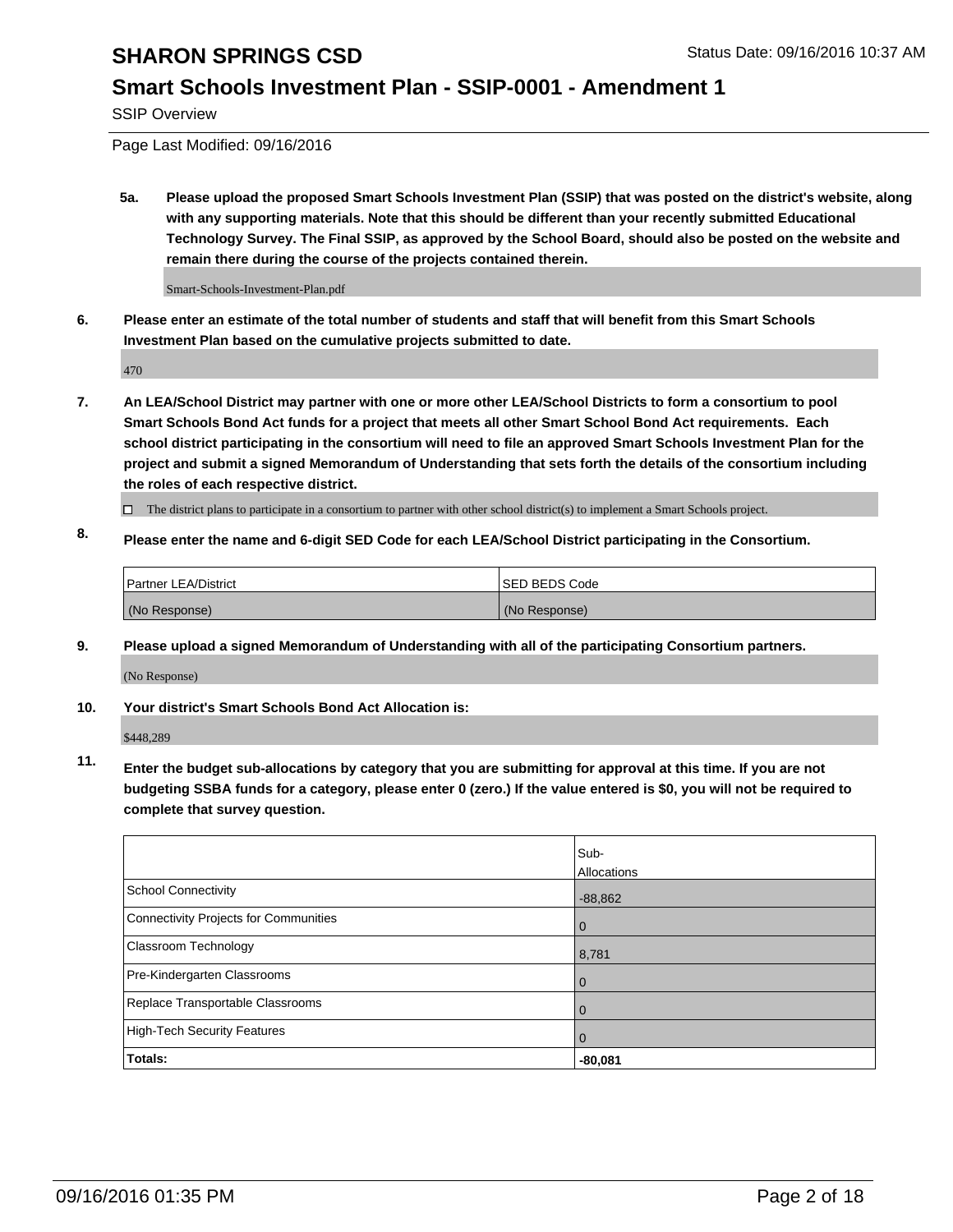#### **Smart Schools Investment Plan - SSIP-0001 - Amendment 1**

School Connectivity

Page Last Modified: 09/16/2016

- **1. In order for students and faculty to receive the maximum benefit from the technology made available under the Smart Schools Bond Act, their school buildings must possess sufficient connectivity infrastructure to ensure that devices can be used during the school day. Smart Schools Investment Plans must demonstrate that:**
	- **sufficient infrastructure that meets the Federal Communications Commission's 100 Mbps per 1,000 students standard currently exists in the buildings where new devices will be deployed, or**
	- **is a planned use of a portion of Smart Schools Bond Act funds, or**
	- **is under development through another funding source.**

**Smart Schools Bond Act funds used for technology infrastructure or classroom technology investments must increase the number of school buildings that meet or exceed the minimum speed standard of 100 Mbps per 1,000 students and staff within 12 months. This standard may be met on either a contracted 24/7 firm service or a "burstable" capability. If the standard is met under the burstable criteria, it must be:**

**1. Specifically codified in a service contract with a provider, and**

**2. Guaranteed to be available to all students and devices as needed, particularly during periods of high demand, such as computer-based testing (CBT) periods.**

**Please describe how your district already meets or is planning to meet this standard within 12 months of plan submission.**

(No Response)

- **1a. If a district believes that it will be impossible to meet this standard within 12 months, it may apply for a waiver of this requirement, as described on the Smart Schools website. The waiver must be filed and approved by SED prior to submitting this survey.**
	- $\Box$  By checking this box, you are certifying that the school district has an approved waiver of this requirement on file with the New York State Education Department.
- **2. Connectivity Speed Calculator (Required)**

|                         | Number of<br>Students | Multiply by<br>100 Kbps | Divide by 1000 Current Speed<br>to Convert to<br>Required<br>Speed in Mb | lin Mb | <b>Expected</b><br>Speed to be<br>Attained Within   Required<br>12 Months | Expected Date<br><b>When</b><br>Speed Will be<br>l Met |
|-------------------------|-----------------------|-------------------------|--------------------------------------------------------------------------|--------|---------------------------------------------------------------------------|--------------------------------------------------------|
| <b>Calculated Speed</b> | 270                   | 27,000                  | 27                                                                       | 60     | 60                                                                        | complete                                               |

#### **3. Describe how you intend to use Smart Schools Bond Act funds for high-speed broadband and/or wireless connectivity projects in school buildings.**

The purpose for this amendment is to change the wireless network from a hardware solution to a cloud based solution and take advantage of a lower cost system that will provide the district with additional funds to meet other technology needs. CISCO/Meraki, developed a cloud based solution for controlling how bandwidth is allocated over a wireless network. Our original solution was a CISCO hardware solution with a server that would control the bandwidth allocation. The changes between the two proposals would replace the CISCO hardware necessary to operate the CISCO hardware solution with some minor hardware and the access point software to manage the cloud based solution. The savings is nearly \$60,000 between the two solutions. We have also amended the budget cost for the Cat 6A wiring as we have already accepted a proposal and have an accurate number for the budget.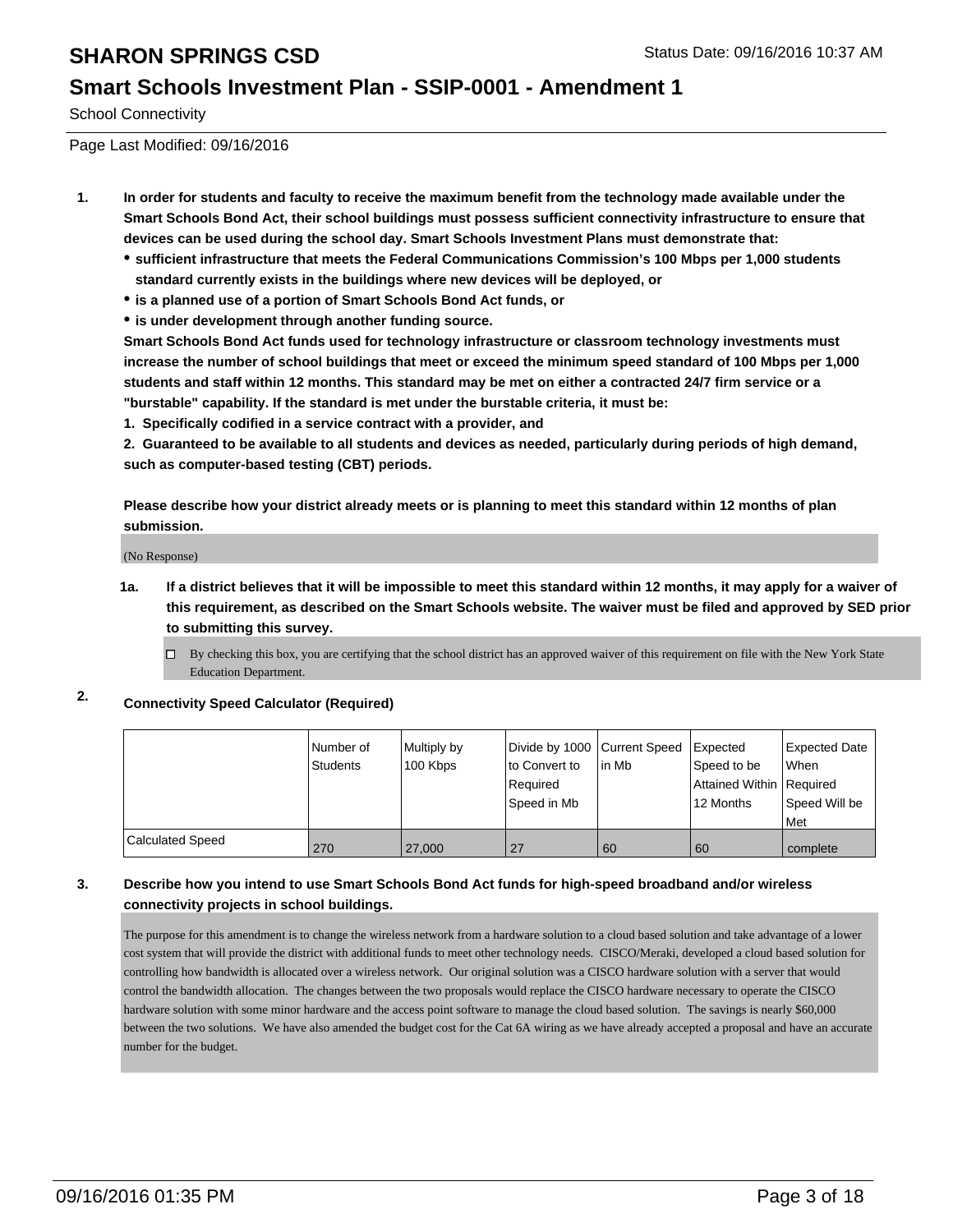#### **Smart Schools Investment Plan - SSIP-0001 - Amendment 1**

School Connectivity

Page Last Modified: 09/16/2016

**4. Describe the linkage between the district's District Instructional Technology Plan and the proposed projects. (There should be a link between your response to this question and your response to Question 1 in Part E. Curriculum and Instruction "What are the district's plans to use digital connectivity and technology to improve teaching and learning?)**

(No Response)

**5. If the district wishes to have students and staff access the Internet from wireless devices within the school building, or in close proximity to it, it must first ensure that it has a robust Wi-Fi network in place that has sufficient bandwidth to meet user demand.**

**Please describe how you have quantified this demand and how you plan to meet this demand.**

(No Response)

**6. As indicated on Page 5 of the guidance, the Office of Facilities Planning will have to conduct a preliminary review of all capital projects, including connectivity projects.**

**Please indicate on a separate row each project number given to you by the Office of Facilities Planning.**

| Proiect Number         |  |
|------------------------|--|
| 54-14-01-04-0-001-0017 |  |

**7. Certain high-tech security and connectivity infrastructure projects may be eligible for an expedited review process as determined by the Office of Facilities Planning.**

**Was your project deemed eligible for streamlined review?**

Yes

**7a. Districts that choose the Streamlined Review Process will be required to certify that they have reviewed all installations with their licensed architect or engineer of record and provide that person's name and license number. The licensed professional must review the products and proposed method of installation prior to implementation and review the work during and after completion in order to affirm that the work was codecompliant, if requested.**

I certify that I have reviewed all installations with a licensed architect or engineer of record.

**8. Include the name and license number of the architect or engineer of record.**

| Name       | License Number |
|------------|----------------|
| Daniel Fay | 24740          |

**9. If you are submitting an allocation for School Connectivity complete this table. Note that the calculated Total at the bottom of the table must equal the Total allocation for this category that you entered in the SSIP Overview overall budget.**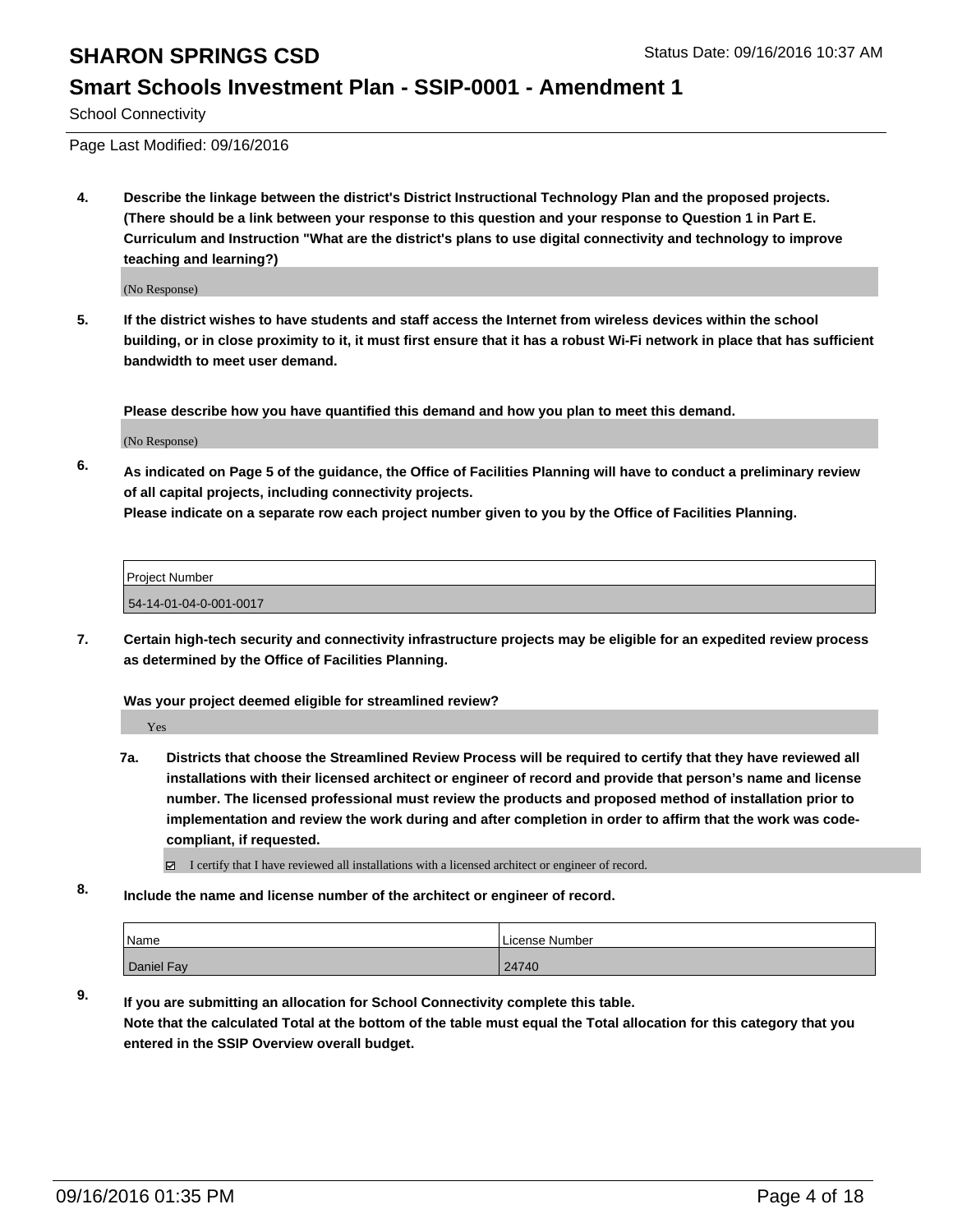### **Smart Schools Investment Plan - SSIP-0001 - Amendment 1**

School Connectivity

Page Last Modified: 09/16/2016

|                                            | Sub-          |
|--------------------------------------------|---------------|
|                                            | Allocation    |
| Network/Access Costs                       | $-37,363$     |
| <b>Outside Plant Costs</b>                 | $\mathbf 0$   |
| School Internal Connections and Components | $-51,499$     |
| <b>Professional Services</b>               | (No Response) |
| Testing                                    | (No Response) |
| <b>Other Upfront Costs</b>                 | (No Response) |
| <b>Other Costs</b>                         | (No Response) |
| Totals:                                    | $-88,862$     |

**10. Please detail the type, quantity, per unit cost and total cost of the eligible items under each sub-category. This is especially important for any expenditures listed under the "Other" category. All expenditures must be eligible for tax-exempt financing to be reimbursed through the SSBA. Sufficient detail must be provided so that we can verify this is the case. If you have any questions, please contact us directly through smartschools@nysed.gov. NOTE: Wireless Access Points should be included in this category, not under Classroom Educational Technology, except those that will be loaned/purchased for nonpublic schools.**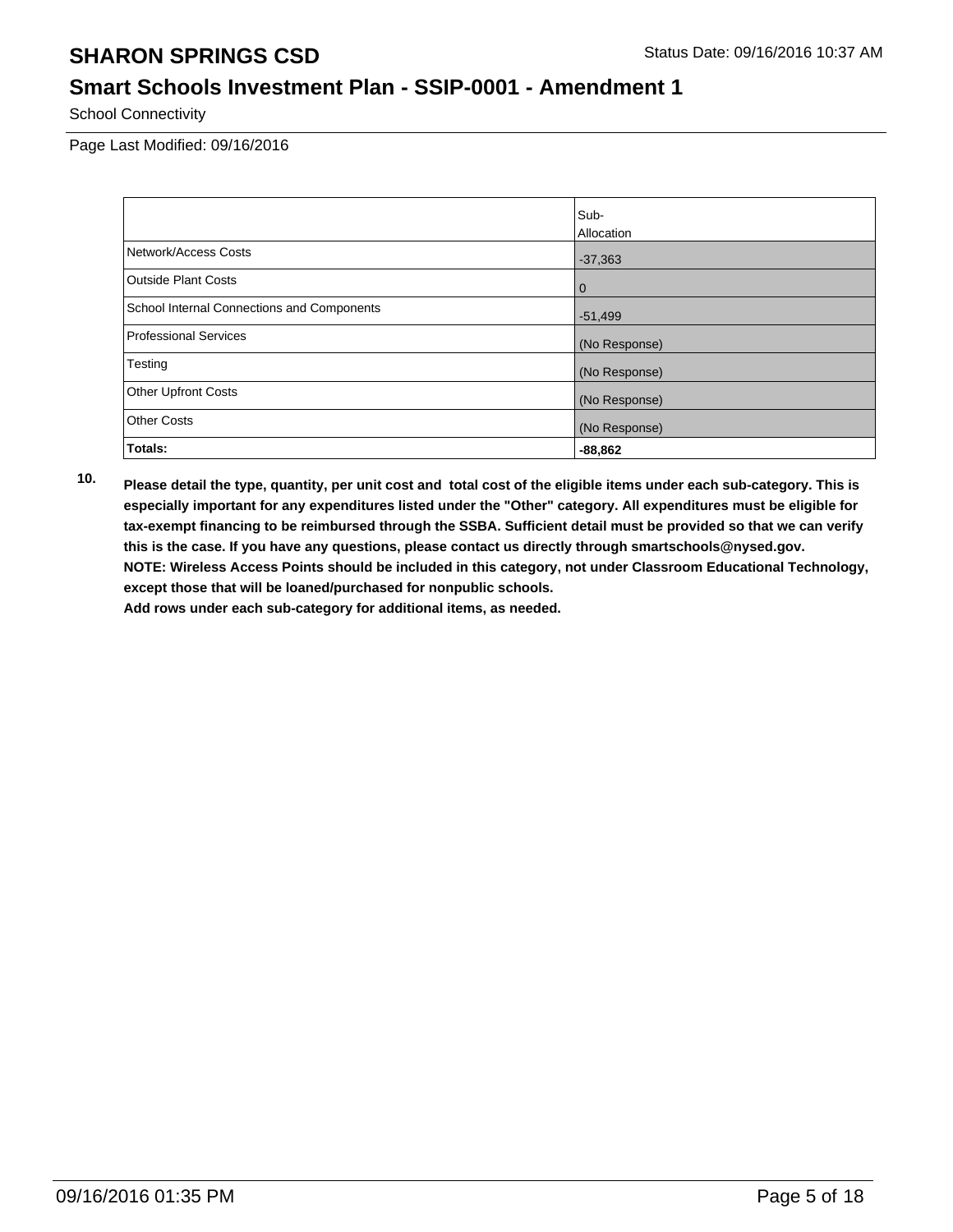### **Smart Schools Investment Plan - SSIP-0001 - Amendment 1**

School Connectivity

| Select the allowable expenditure<br>type.<br>Repeat to add another item under<br>each type. | Item to be purchased                                                                                                                                                                                                                                                                 | Quantity     | Cost per Item | <b>Total Cost</b> |
|---------------------------------------------------------------------------------------------|--------------------------------------------------------------------------------------------------------------------------------------------------------------------------------------------------------------------------------------------------------------------------------------|--------------|---------------|-------------------|
| <b>Network/Access Costs</b>                                                                 | Cat 6A Ethernet Drops, Internal Wiring,<br><b>Electrical Service</b>                                                                                                                                                                                                                 | 69           | 473           | 32,637            |
| <b>Connections/Components</b>                                                               | Catalyst 4500X 8 Port 10G Network<br>Module                                                                                                                                                                                                                                          | $\mathbf{1}$ | 4,000         | 4,000             |
| <b>Connections/Components</b>                                                               | 10GBASE-LRM SFP Module                                                                                                                                                                                                                                                               | 4            | 498           | 1,992             |
| <b>Connections/Components</b>                                                               | 10GBASE-CU SFP+ Cable 3 Meter                                                                                                                                                                                                                                                        | $\mathbf{1}$ | 50            | 50                |
| <b>Connections/Components</b>                                                               | Catalyst 2960-X48 GigE PoE 740W 2<br>x 10G SFP+, LAN Base                                                                                                                                                                                                                            | 3            | 3,998         | 11,992            |
| <b>Connections/Components</b>                                                               | Meraki MR Enterprise License                                                                                                                                                                                                                                                         | 69           | 486           | 33,534            |
| <b>Connections/Components</b>                                                               | Meraki MR42 Cloud Managed AP                                                                                                                                                                                                                                                         | 66           | 593           | 39,138            |
| <b>Connections/Components</b>                                                               | MR72 Cloud-Managed 802.11ac<br>Outdoor AP                                                                                                                                                                                                                                            | 3            | 863           | 2,589             |
| <b>Connections/Components</b>                                                               | Meraki Dual Band Patch Antenna                                                                                                                                                                                                                                                       | 6            | 188           | 1,128             |
| <b>Connections/Components</b>                                                               | APC Horizontal Cable Manager                                                                                                                                                                                                                                                         | 3            | 72            | 216               |
| <b>Connections/Components</b>                                                               | APC Smart-UPS X2000VA Rack/tower<br>LCD 100-127V with Network Card                                                                                                                                                                                                                   | 3            | 1,317         | 3,951             |
| <b>Connections/Components</b>                                                               | APC Smart-UPS X 12-V External<br>3<br><b>Battery Pack/Tower</b>                                                                                                                                                                                                                      |              | 735           | 2,205             |
| <b>Connections/Components</b>                                                               | APC Smart-UPS X 1500VA Rack<br><b>Tower LCD with Network Card</b>                                                                                                                                                                                                                    | $\mathbf 1$  | 983           | 983               |
| <b>Connections/Components</b>                                                               | APC Smart-UPS X-Series 48V<br>1<br>External Battery Pack Rack/Tower<br>4M Fiber Patchcord LC to SC 62.5<br>4<br><b>Micron Multimode</b>                                                                                                                                              |              | 493           | 493               |
| <b>Connections/Components</b>                                                               |                                                                                                                                                                                                                                                                                      |              | 20            | 80                |
| <b>Connections/Components</b>                                                               | Green Cat 6 Ethernet Cable Various<br>Lengths                                                                                                                                                                                                                                        | 165          | 3             | 495               |
| <b>Connections/Components</b>                                                               | ASA 5525-X with FirePOWER<br>1<br>Services, 8GE, AC, 3DES/AES, SSD<br><b>Network/Access Costs</b><br>Cat 6 Ethernet Drops, internal wiring,<br>(No Response)<br><b>Electrical Service</b><br><b>Connections/Components</b><br><b>TerraWave Enclosures</b><br>$-11$<br>V181610LOOHC-R |              | 5,655         | 5,655             |
|                                                                                             |                                                                                                                                                                                                                                                                                      |              | (No Response) | $-70,000$         |
|                                                                                             |                                                                                                                                                                                                                                                                                      |              | 400           | $-4,400$          |
| <b>Connections/Components</b>                                                               | CISCO Switch WS-C2960X                                                                                                                                                                                                                                                               | -3           | 4,100         | -12,300           |
| <b>Connections/Components</b>                                                               | CISCO Wireless LAN AIR-CT5520-50-<br>K9                                                                                                                                                                                                                                              | $-3$         | 18,000        | $-54,000$         |
| <b>Connections/Components</b><br>CISCO C220 Server                                          |                                                                                                                                                                                                                                                                                      | $-1$         | 6,500         | $-6,500$          |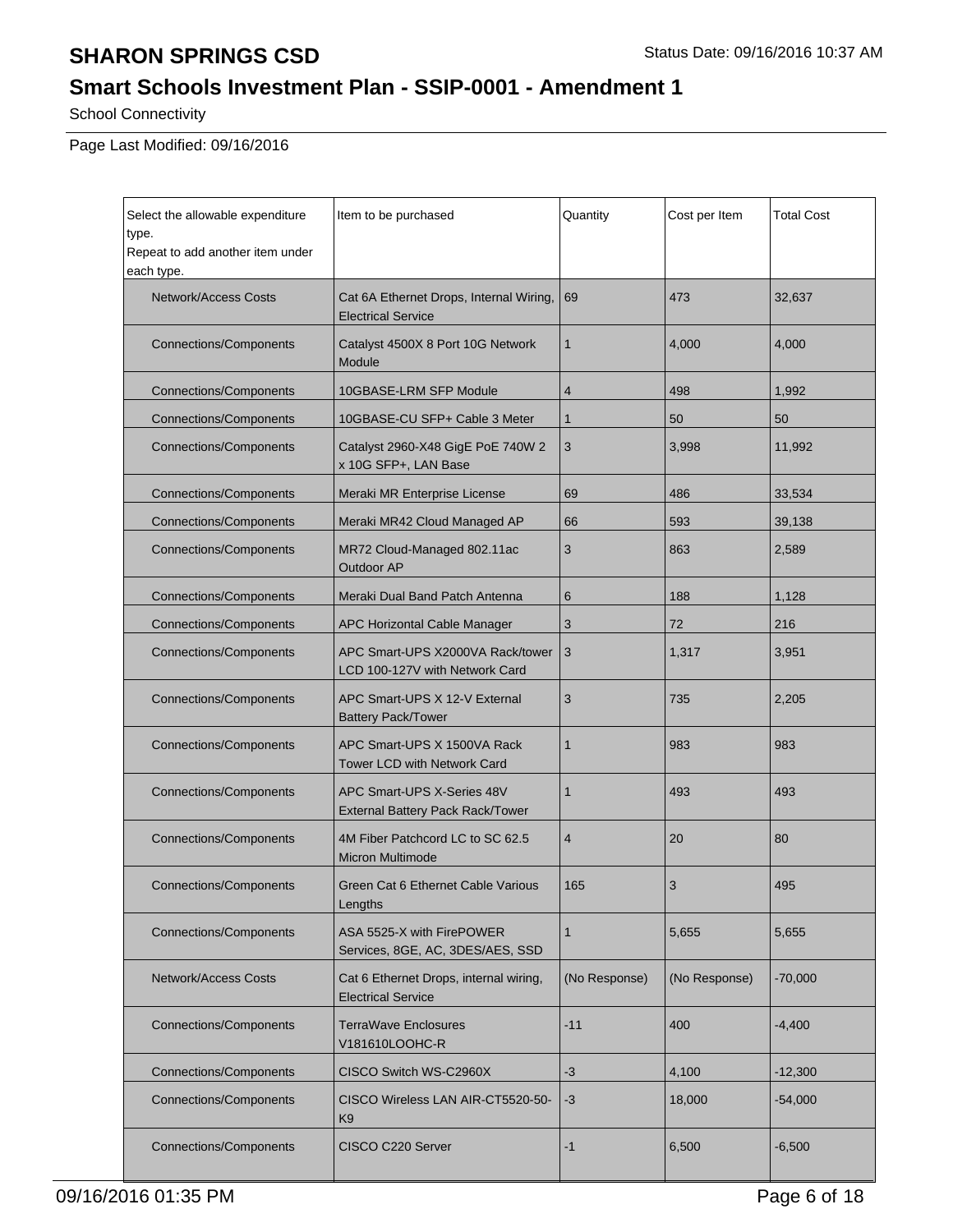### **Smart Schools Investment Plan - SSIP-0001 - Amendment 1**

School Connectivity

| Connections/Components | CISCO Prime Infrastructure 2.2VM  | $-7$          | 3,000         | $-3.000$      |
|------------------------|-----------------------------------|---------------|---------------|---------------|
| Connections/Components | <b>CISCO Mobility Service kit</b> | ÷             | 5,800         | $-5.800$      |
| Network/Access Costs   | CISCO Aironet Access Points 2702  | $-74$         | 1.000         | $-74.000$     |
| (No Response)          | (No Response)                     | (No Response) | (No Response) | (No Response) |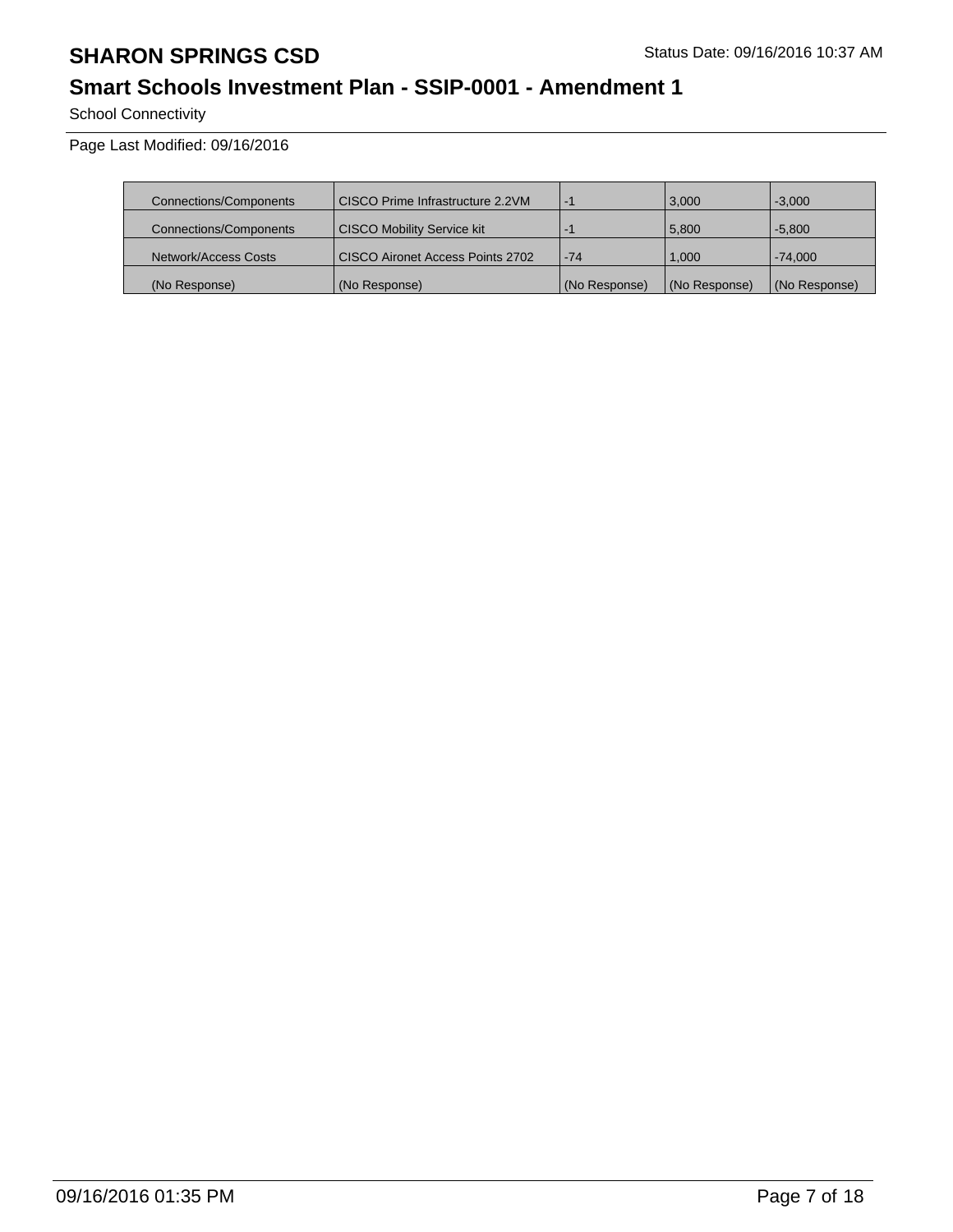#### **Smart Schools Investment Plan - SSIP-0001 - Amendment 1**

Community Connectivity (Broadband and Wireless)

Page Last Modified: 09/16/2016

**1. Describe how you intend to use Smart Schools Bond Act funds for high-speed broadband and/or wireless connectivity projects in the community.**

(No Response)

**2. Please describe how the proposed project(s) will promote student achievement and increase student and/or staff access to the Internet in a manner that enhances student learning and/or instruction outside of the school day and/or school building.**

(No Response)

**3. Community connectivity projects must comply with all the necessary local building codes and regulations (building and related permits are not required prior to plan submission).**

 $\Box$  I certify that we will comply with all the necessary local building codes and regulations.

**4. Please describe the physical location of the proposed investment.**

(No Response)

**5. Please provide the initial list of partners participating in the Community Connectivity Broadband Project, along with their Federal Tax Identification (Employer Identification) number.**

| <b>Project Partners</b> | Federal ID#   |
|-------------------------|---------------|
| (No Response)           | (No Response) |

**6. If you are submitting an allocation for Community Connectivity, complete this table. Note that the calculated Total at the bottom of the table must equal the Total allocation for this category that you entered in the SSIP Overview overall budget.**

|                                    | Sub-Allocation |
|------------------------------------|----------------|
| Network/Access Costs               | (No Response)  |
| <b>Outside Plant Costs</b>         | (No Response)  |
| Tower Costs                        | (No Response)  |
| <b>Customer Premises Equipment</b> | (No Response)  |
| <b>Professional Services</b>       | (No Response)  |
| Testing                            | (No Response)  |
| <b>Other Upfront Costs</b>         | (No Response)  |
| <b>Other Costs</b>                 | (No Response)  |
| Totals:                            | 0              |

**7. Please detail the type, quantity, per unit cost and total cost of the eligible items under each sub-category. This is especially important for any expenditures listed under the "Other" category. All expenditures must be capital-bond eligible to be reimbursed through the SSBA. If you have any questions, please contact us directly through smartschools@nysed.gov.**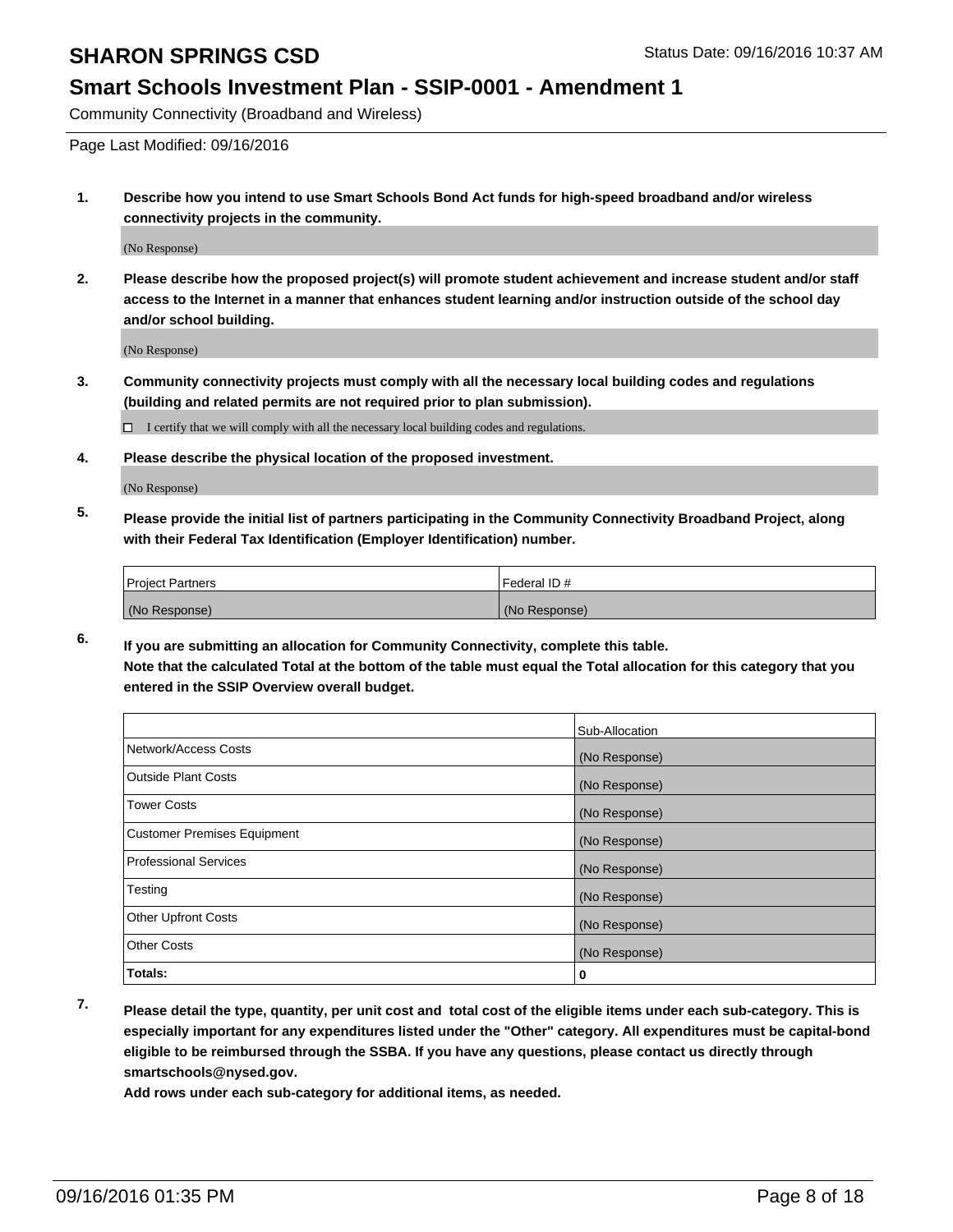### **Smart Schools Investment Plan - SSIP-0001 - Amendment 1**

Community Connectivity (Broadband and Wireless)

| Select the allowable expenditure | Item to be purchased | Quantity      | Cost per Item | Total Cost    |
|----------------------------------|----------------------|---------------|---------------|---------------|
| type.                            |                      |               |               |               |
| Repeat to add another item under |                      |               |               |               |
| each type.                       |                      |               |               |               |
| (No Response)                    | (No Response)        | (No Response) | (No Response) | (No Response) |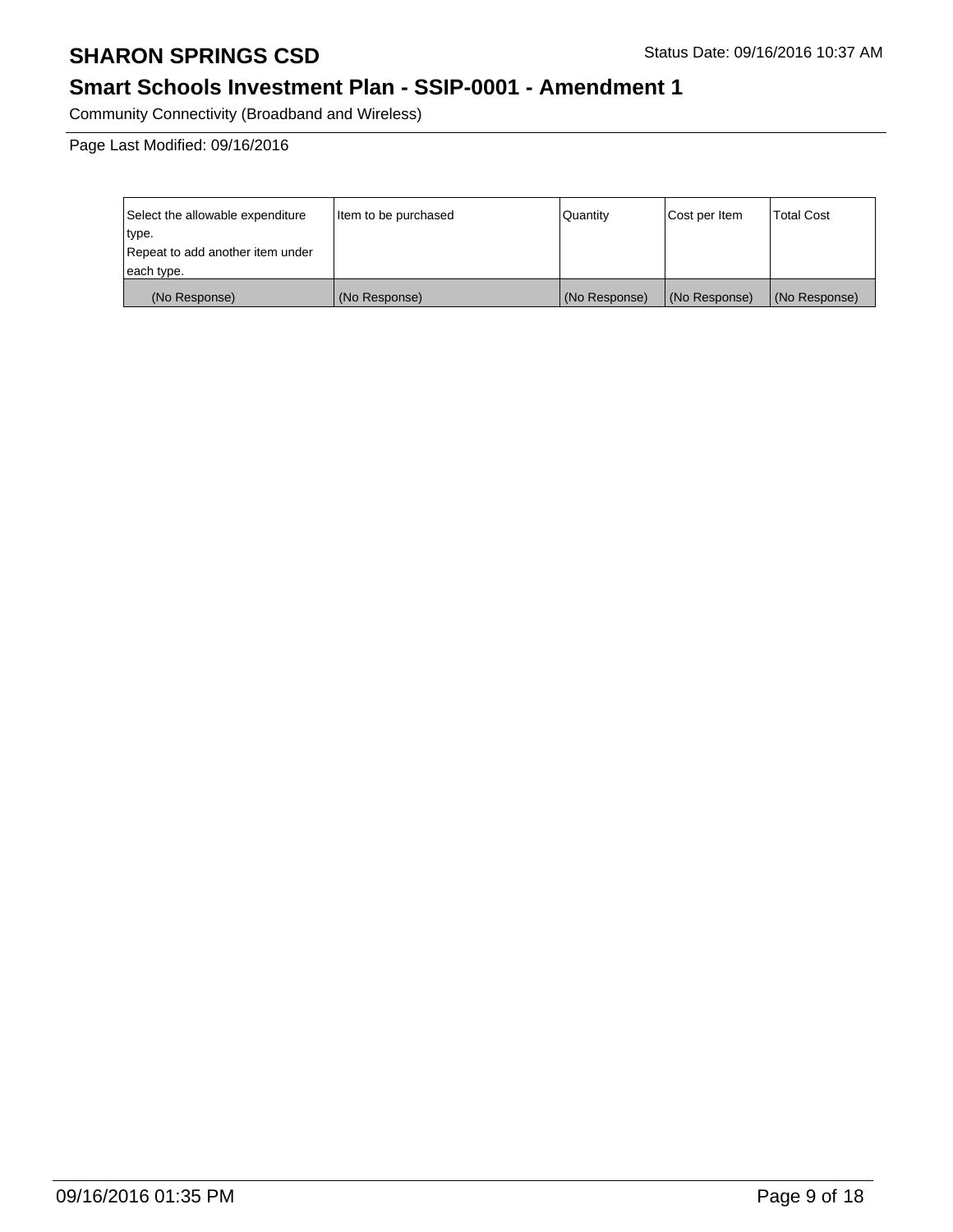#### **Smart Schools Investment Plan - SSIP-0001 - Amendment 1**

Classroom Learning Technology

Page Last Modified: 09/16/2016

**1. In order for students and faculty to receive the maximum benefit from the technology made available under the Smart Schools Bond Act, their school buildings must possess sufficient connectivity infrastructure to ensure that devices can be used during the school day. Smart Schools Investment Plans must demonstrate that sufficient infrastructure that meets the Federal Communications Commission's 100 Mbps per 1,000 students standard currently exists in the buildings where new devices will be deployed, or is a planned use of a portion of Smart Schools Bond Act funds, or is under development through another funding source.**

**Smart Schools Bond Act funds used for technology infrastructure or classroom technology investments must increase the number of school buildings that meet or exceed the minimum speed standard of 100 Mbps per 1,000 students and staff within 12 months. This standard may be met on either a contracted 24/7 firm service or a "burstable" capability. If the standard is met under the burstable criteria, it must be:**

**1. Specifically codified in a service contract with a provider, and**

**2. Guaranteed to be available to all students and devices as needed, particularly during periods of high demand, such as computer-based testing (CBT) periods.**

**Please describe how your district already meets or is planning to meet this standard within 12 months of plan submission.**

(No Response)

- **1a. If a district believes that it will be impossible to meet this standard within 12 months, it may apply for a waiver of this requirement, as described on the Smart Schools website. The waiver must be filed and approved by SED prior to submitting this survey.**
	- $\Box$  By checking this box, you are certifying that the school district has an approved waiver of this requirement on file with the New York State Education Department.

#### **2. Connectivity Speed Calculator (Required)**

|                         | l Number of<br>Students | Multiply by<br>100 Kbps | Divide by 1000 Current Speed<br>Ito Convert to<br>Required<br>Speed in Mb | lin Mb | Expected<br>Speed to be<br>Attained Within   Required<br>12 Months | <b>Expected Date</b><br><b>When</b><br>Speed Will be<br>l Met |
|-------------------------|-------------------------|-------------------------|---------------------------------------------------------------------------|--------|--------------------------------------------------------------------|---------------------------------------------------------------|
| <b>Calculated Speed</b> | 270                     | 27,000                  | 27                                                                        | 60     | 60                                                                 | Complete                                                      |

**3. If the district wishes to have students and staff access the Internet from wireless devices within the school building, or in close proximity to it, it must first ensure that it has a robust Wi-Fi network in place that has sufficient bandwidth to meet user demand.**

**Please describe how you have quantified this demand and how you plan to meet this demand.**

(No Response)

**4. All New York State public school districts are required to complete and submit an Instructional Technology Plan survey to the New York State Education Department in compliance with Section 753 of the Education Law and per Part 100.12 of the Commissioner's Regulations.**

**Districts that include educational technology purchases as part of their Smart Schools Investment Plan must have a submitted and approved Instructional Technology Plan survey on file with the New York State Education Department.**

By checking this box, you are certifying that the school district has an approved Instructional Technology Plan survey on file with the New York State Education Department.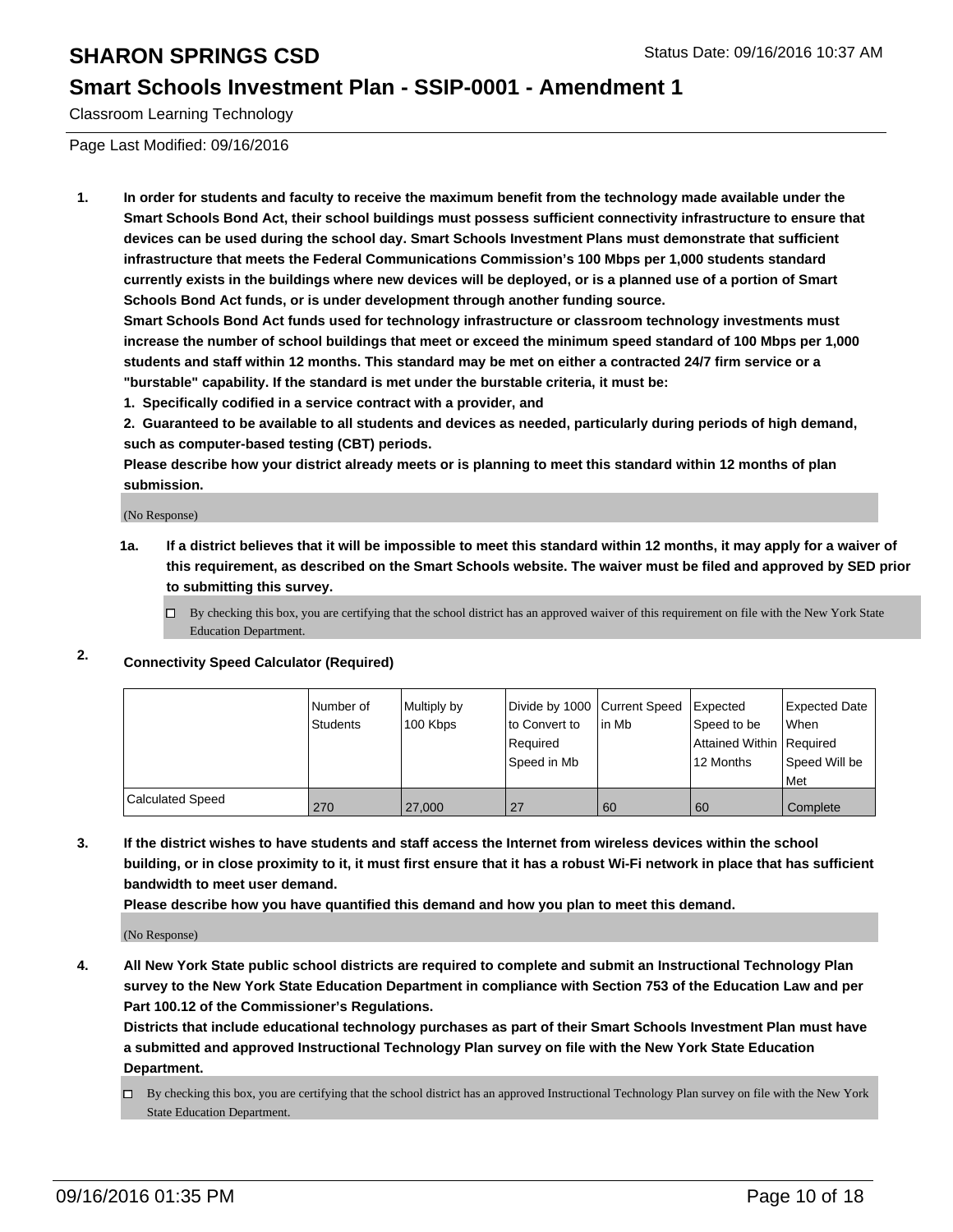#### **Smart Schools Investment Plan - SSIP-0001 - Amendment 1**

Classroom Learning Technology

Page Last Modified: 09/16/2016

**5. Describe the devices you intend to purchase and their compatibility with existing or planned platforms or systems. Specifically address the adequacy of each facility's electrical, HVAC and other infrastructure necessary to install and support the operation of the planned technology.**

The District is currently using Earthlink carts for classroom sets of iPads in the elementary classrooms. The carts are used for storage of the iPads when the students are not using them and is equipped with a lock for security purposes. The cart also serves as a charging port for the devices and as a data port for application installation, updates and upgrades through the District's MDM. The SSIP includes a purchase of 89 iPads. The funding was not originally available for all of the Earthlink carts to be purchased within the SSIP budget. The savings in wiring costs and wireless solution provides the additional funding for us to complete the purchases of the remaining classroom carts.

- **6. Describe how the proposed technology purchases will:**
	- **> enhance differentiated instruction;**
	- **> expand student learning inside and outside the classroom;**
	- **> benefit students with disabilities and English language learners; and**
	- **> contribute to the reduction of other learning gaps that have been identified within the district.**

**The expectation is that districts will place a priority on addressing the needs of students who struggle to succeed in a rigorous curriculum. Responses in this section should specifically address this concern and align with the district's Instructional Technology Plan (in particular Question 2 of E. Curriculum and Instruction: "Does the district's instructional technology plan address the needs of students with disabilities to ensure equitable access to instruction, materials and assessments?" and Question 3 of the same section: "Does the district's instructional technology plan address the provision of assistive technology specifically for students with disabilities to ensure access to and participation in the general curriculum?"**

(No Response)

**7. Where appropriate, describe how the proposed technology purchases will enhance ongoing communication with parents and other stakeholders and help the district facilitate technology-based regional partnerships, including distance learning and other efforts.**

(No Response)

**8. Describe the district's plan to provide professional development to ensure that administrators, teachers and staff can employ the technology purchased to enhance instruction successfully.**

**Note: This response should be aligned and expanded upon in accordance with your district's response to Question 1 of F. Professional Development of your Instructional Technology Plan: "Please provide a summary of professional development offered to teachers and staff, for the time period covered by this plan, to support technology to enhance teaching and learning. Please include topics, audience and method of delivery within your summary."**

(No Response)

- **9. Districts must contact the SUNY/CUNY teacher preparation program that supplies the largest number of the district's new teachers to request advice on innovative uses and best practices at the intersection of pedagogy and educational technology.**
	- $\boxtimes$  By checking this box, you certify that you have contacted the SUNY/CUNY teacher preparation program that supplies the largest number of your new teachers to request advice on these issues.
	- **9a. Please enter the name of the SUNY or CUNY Institution that you contacted.**

SUNY Cobleskill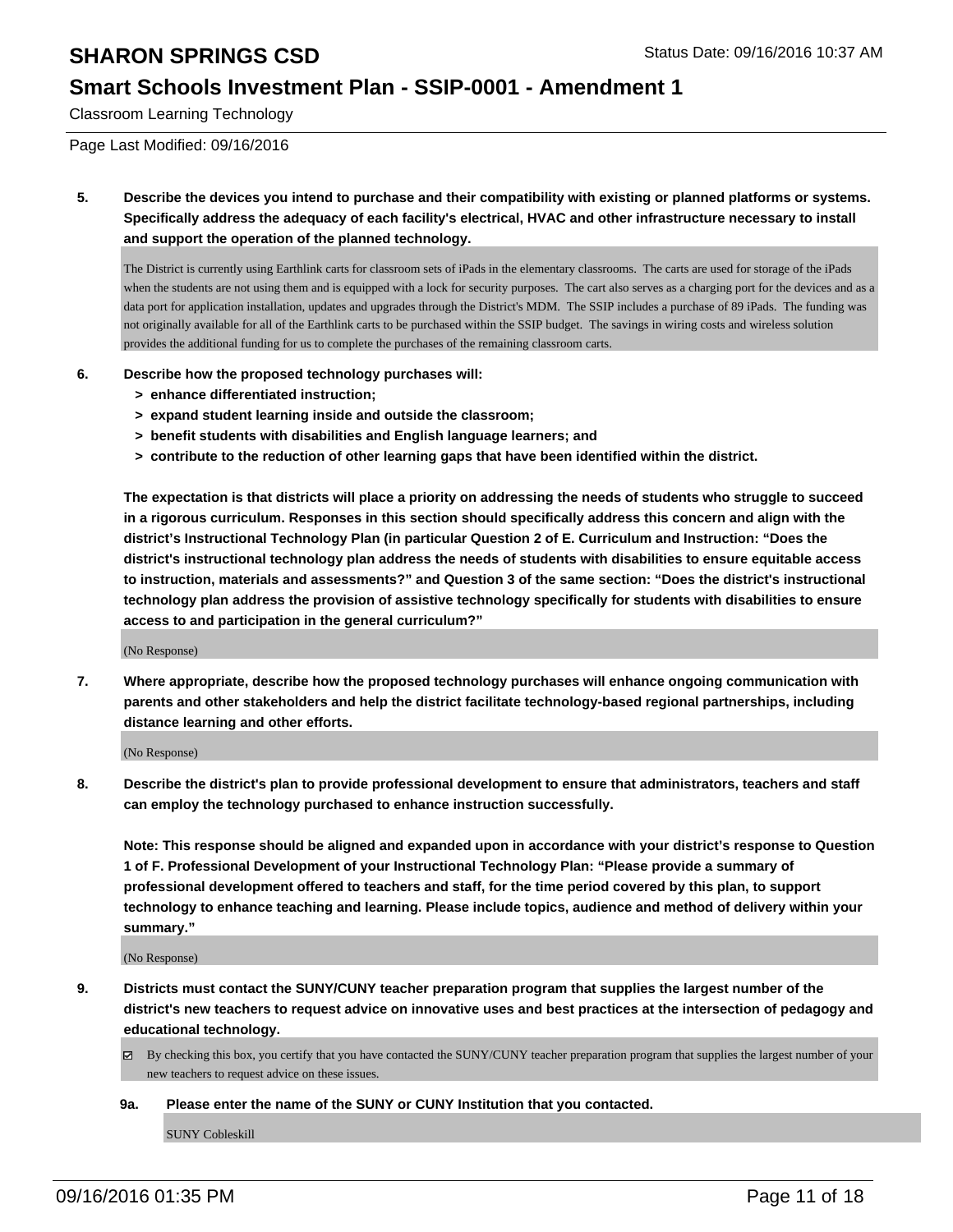#### **Smart Schools Investment Plan - SSIP-0001 - Amendment 1**

Classroom Learning Technology

Page Last Modified: 09/16/2016

**9b. Enter the primary Institution phone number.**

518-255-5111

**9c. Enter the name of the contact person with whom you consulted and/or will be collaborating with on innovative uses of technology and best practices.**

Dr. Marion Ternenzio

**10. A district whose Smart Schools Investment Plan proposes the purchase of technology devices and other hardware must account for nonpublic schools in the district.**

**Are there nonpublic schools within your school district?**

 $\Box$ Yes

 $\boxtimes$  No

**11. Nonpublic Classroom Technology Loan Calculator**

**The Smart Schools Bond Act provides that any Classroom Learning Technology purchases made using Smart Schools funds shall be lent, upon request, to nonpublic schools in the district. However, no school district shall be required to loan technology in amounts greater than the total obtained and spent on technology pursuant to the Smart Schools Bond Act and the value of such loan may not exceed the total of \$250 multiplied by the nonpublic school enrollment in the base year at the time of enactment. See:**

**http://www.p12.nysed.gov/mgtserv/smart\_schools/docs/Smart\_Schools\_Bond\_Act\_Guidance\_04.27.15\_Final.pdf.**

|                                     | 1. Classroom<br>Technology<br>Sub-allocation | 2. Public<br>Enrollment<br>$(2014-15)$ | 3. Nonpublic<br>Enrollment<br>$(2014 - 15)$ | 4. Sum of<br><b>Public and</b><br>Nonpublic<br>Enrollment | 15. Total Per<br>Pupil Sub-<br>lallocation | 6. Total<br>Nonpublic Loan<br>Amount |
|-------------------------------------|----------------------------------------------|----------------------------------------|---------------------------------------------|-----------------------------------------------------------|--------------------------------------------|--------------------------------------|
| Calculated Nonpublic Loan<br>Amount |                                              | 270                                    | 0                                           | 270                                                       |                                            | $\mathbf 0$                          |

**12. To ensure the sustainability of technology purchases made with Smart Schools funds, districts must demonstrate a long-term plan to maintain and replace technology purchases supported by Smart Schools Bond Act funds. This sustainability plan shall demonstrate a district's capacity to support recurring costs of use that are ineligible for Smart Schools Bond Act funding such as device maintenance, technical support, Internet and wireless fees, maintenance of hotspots, staff professional development, building maintenance and the replacement of incidental items. Further, such a sustainability plan shall include a long-term plan for the replacement of purchased devices and equipment at the end of their useful life with other funding sources.**

 $\boxtimes$  By checking this box, you certify that the district has a sustainability plan as described above.

**13. Districts must ensure that devices purchased with Smart Schools Bond funds will be distributed, prepared for use, maintained and supported appropriately. Districts must maintain detailed device inventories in accordance with generally accepted accounting principles.**

 $\boxtimes$  By checking this box, you certify that the district has a distribution and inventory management plan and system in place.

**14. If you are submitting an allocation for Classroom Learning Technology complete this table. Note that the calculated Total at the bottom of the table must equal the Total allocation for this category that you entered in the SSIP Overview overall budget.**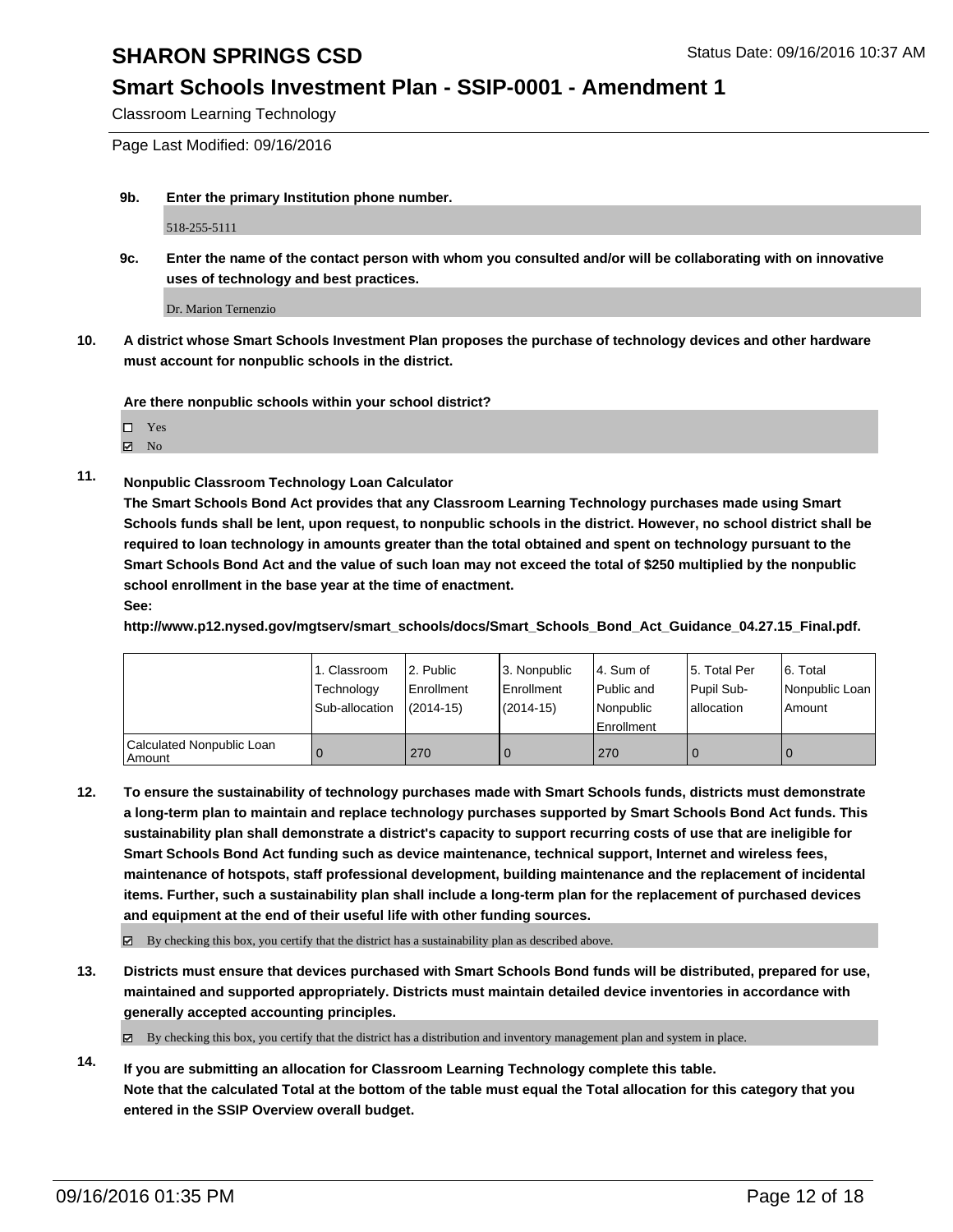#### **Smart Schools Investment Plan - SSIP-0001 - Amendment 1**

Classroom Learning Technology

Page Last Modified: 09/16/2016

|                          | Sub-Allocation |
|--------------------------|----------------|
| Interactive Whiteboards  | (No Response)  |
| <b>Computer Servers</b>  | (No Response)  |
| <b>Desktop Computers</b> | (No Response)  |
| <b>Laptop Computers</b>  | (No Response)  |
| <b>Tablet Computers</b>  | (No Response)  |
| <b>Other Costs</b>       | 8,781          |
| Totals:                  | 8,781          |

**15. Please detail the type, quantity, per unit cost and total cost of the eligible items under each sub-category. This is especially important for any expenditures listed under the "Other" category. All expenditures must be capital-bond eligible to be reimbursed through the SSBA. If you have any questions, please contact us directly through smartschools@nysed.gov.**

**Please specify in the "Item to be Purchased" field which specific expenditures and items are planned to meet the district's nonpublic loan requirement, if applicable.**

**NOTE: Wireless Access Points that will be loaned/purchased for nonpublic schools should ONLY be included in this category, not under School Connectivity, where public school districts would list them.**

| Select the allowable expenditure | Item to be Purchased                                                  | Quantity | Cost per Item | <b>Total Cost</b> |
|----------------------------------|-----------------------------------------------------------------------|----------|---------------|-------------------|
| type.                            |                                                                       |          |               |                   |
| Repeat to add another item under |                                                                       |          |               |                   |
| each type.                       |                                                                       |          |               |                   |
| <b>Other Costs</b>               | Earthlink MiniMax 32.2, Base model<br>Laptop Cart, EW iPad integrated | -3       | 2,927         | 8,781             |
|                                  | Charge and Sync System                                                |          |               |                   |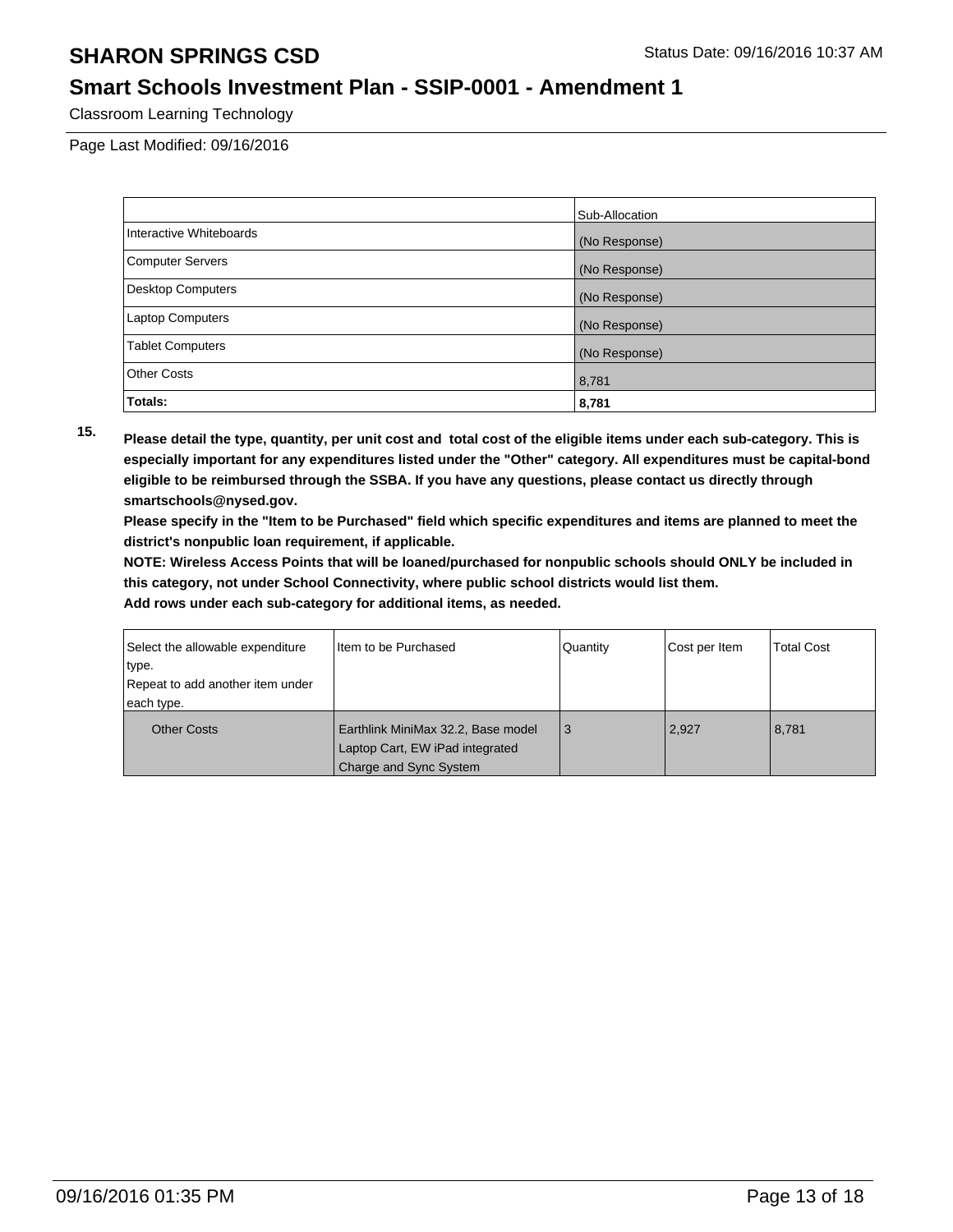#### **Smart Schools Investment Plan - SSIP-0001 - Amendment 1**

Pre-Kindergarten Classrooms

Page Last Modified: 09/16/2016

**1. Provide information regarding how and where the district is currently serving pre-kindergarten students and justify the need for additional space with enrollment projections over 3 years.**

(No Response)

- **2. Describe the district's plan to construct, enhance or modernize education facilities to accommodate prekindergarten programs. Such plans must include:**
	- **Specific descriptions of what the district intends to do to each space;**
	- **An affirmation that pre-kindergarten classrooms will contain a minimum of 900 square feet per classroom;**
	- **The number of classrooms involved;**
	- **The approximate construction costs per classroom; and**
	- **Confirmation that the space is district-owned or has a long-term lease that exceeds the probable useful life of the improvements.**

(No Response)

**3. Smart Schools Bond Act funds may only be used for capital construction costs. Describe the type and amount of additional funds that will be required to support ineligible ongoing costs (e.g. instruction, supplies) associated with any additional pre-kindergarten classrooms that the district plans to add.**

(No Response)

**4. All plans and specifications for the erection, repair, enlargement or remodeling of school buildings in any public school district in the State must be reviewed and approved by the Commissioner. Districts that plan capital projects using their Smart Schools Bond Act funds will undergo a Preliminary Review Process by the Office of Facilities Planning.**

**Please indicate on a separate row each project number given to you by the Office of Facilities Planning.**

| Project Number |  |
|----------------|--|
| (No Response)  |  |

**5. If you have made an allocation for Pre-Kindergarten Classrooms, complete this table.**

**Note that the calculated Total at the bottom of the table must equal the Total allocation for this category that you entered in the SSIP Overview overall budget.**

|                                          | Sub-Allocation |
|------------------------------------------|----------------|
| Construct Pre-K Classrooms               | (No Response)  |
| Enhance/Modernize Educational Facilities | (No Response)  |
| Other Costs                              | (No Response)  |
| Totals:                                  |                |

**6. Please detail the type, quantity, per unit cost and total cost of the eligible items under each sub-category. This is especially important for any expenditures listed under the "Other" category. All expenditures must be capital-bond eligible to be reimbursed through the SSBA. If you have any questions, please contact us directly through smartschools@nysed.gov.**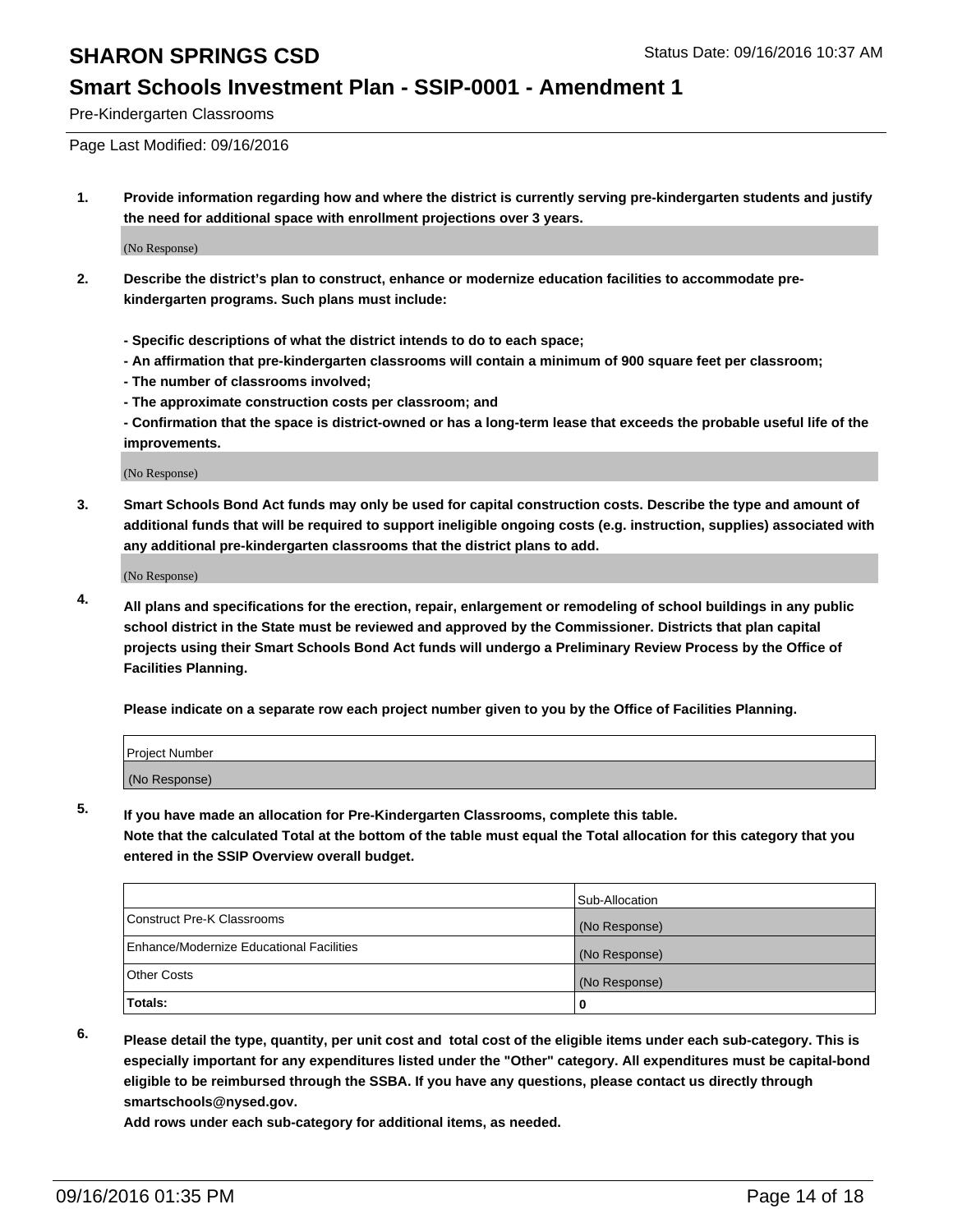### **Smart Schools Investment Plan - SSIP-0001 - Amendment 1**

Pre-Kindergarten Classrooms

| Select the allowable expenditure | Item to be purchased | Quantity      | Cost per Item | Total Cost    |
|----------------------------------|----------------------|---------------|---------------|---------------|
| type.                            |                      |               |               |               |
| Repeat to add another item under |                      |               |               |               |
| each type.                       |                      |               |               |               |
| (No Response)                    | (No Response)        | (No Response) | (No Response) | (No Response) |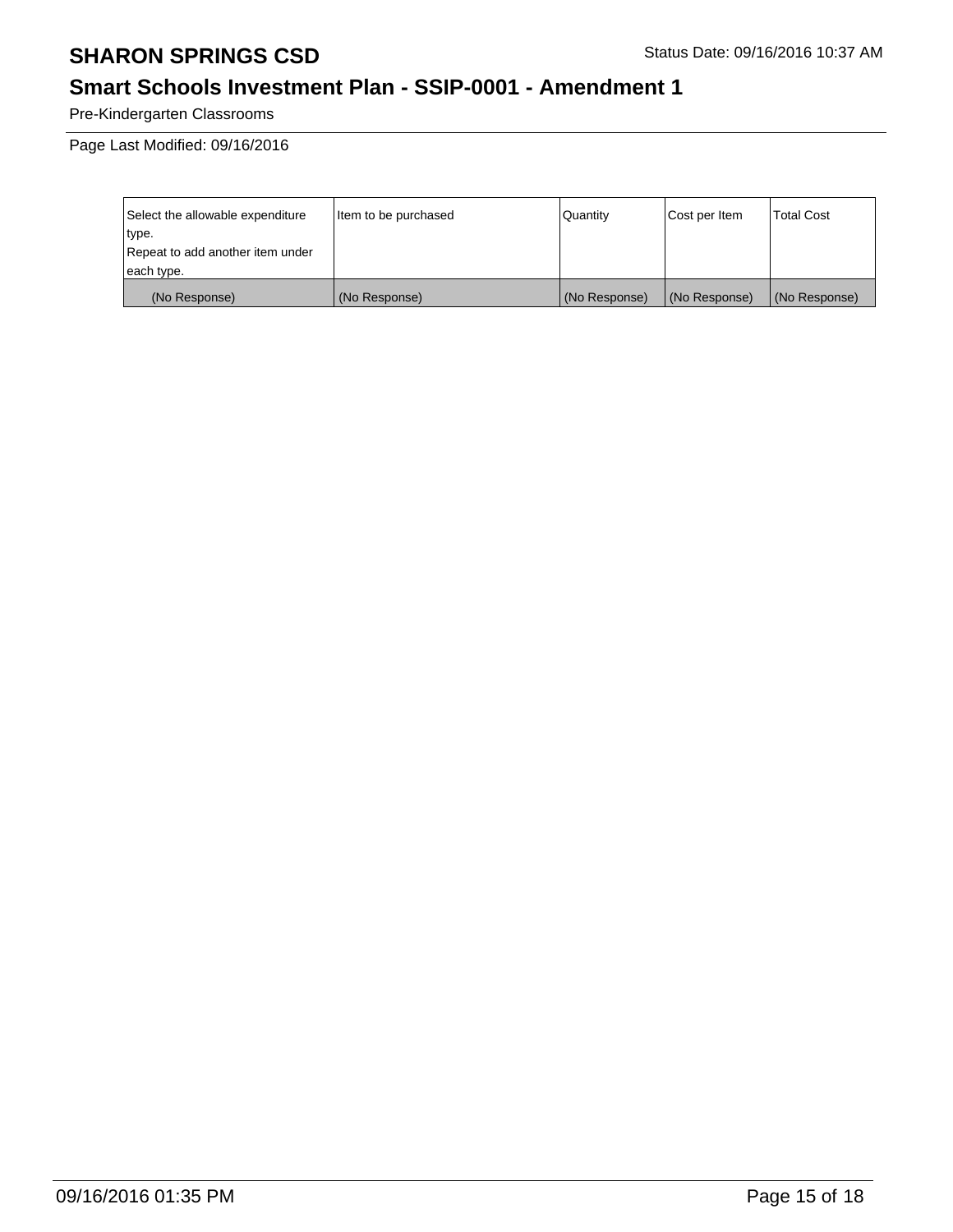#### **Smart Schools Investment Plan - SSIP-0001 - Amendment 1**

Replace Transportable Classrooms

Page Last Modified: 09/16/2016

**1. Describe the district's plan to construct, enhance or modernize education facilities to provide high-quality instructional space by replacing transportable classrooms.**

(No Response)

**2. All plans and specifications for the erection, repair, enlargement or remodeling of school buildings in any public school district in the State must be reviewed and approved by the Commissioner. Districts that plan capital projects using their Smart Schools Bond Act funds will undergo a Preliminary Review Process by the Office of Facilities Planning.**

**Please indicate on a separate row each project number given to you by the Office of Facilities Planning.**

| Project Number |  |
|----------------|--|
| (No Response)  |  |

**3. For large projects that seek to blend Smart Schools Bond Act dollars with other funds, please note that Smart Schools Bond Act funds can be allocated on a pro rata basis depending on the number of new classrooms built that directly replace transportable classroom units.**

**If a district seeks to blend Smart Schools Bond Act dollars with other funds describe below what other funds are being used and what portion of the money will be Smart Schools Bond Act funds.**

(No Response)

**4. If you have made an allocation for Replace Transportable Classrooms, complete this table. Note that the calculated Total at the bottom of the table must equal the Total allocation for this category that you entered in the SSIP Overview overall budget.**

|                                                | Sub-Allocation |
|------------------------------------------------|----------------|
| Construct New Instructional Space              | (No Response)  |
| Enhance/Modernize Existing Instructional Space | (No Response)  |
| Other Costs                                    | (No Response)  |
| Totals:                                        | 0              |

**5. Please detail the type, quantity, per unit cost and total cost of the eligible items under each sub-category. This is especially important for any expenditures listed under the "Other" category. All expenditures must be capital-bond eligible to be reimbursed through the SSBA. If you have any questions, please contact us directly through smartschools@nysed.gov.**

| Select the allowable expenditure | Item to be purchased | Quantity      | Cost per Item | Total Cost    |
|----------------------------------|----------------------|---------------|---------------|---------------|
| type.                            |                      |               |               |               |
| Repeat to add another item under |                      |               |               |               |
| each type.                       |                      |               |               |               |
| (No Response)                    | (No Response)        | (No Response) | (No Response) | (No Response) |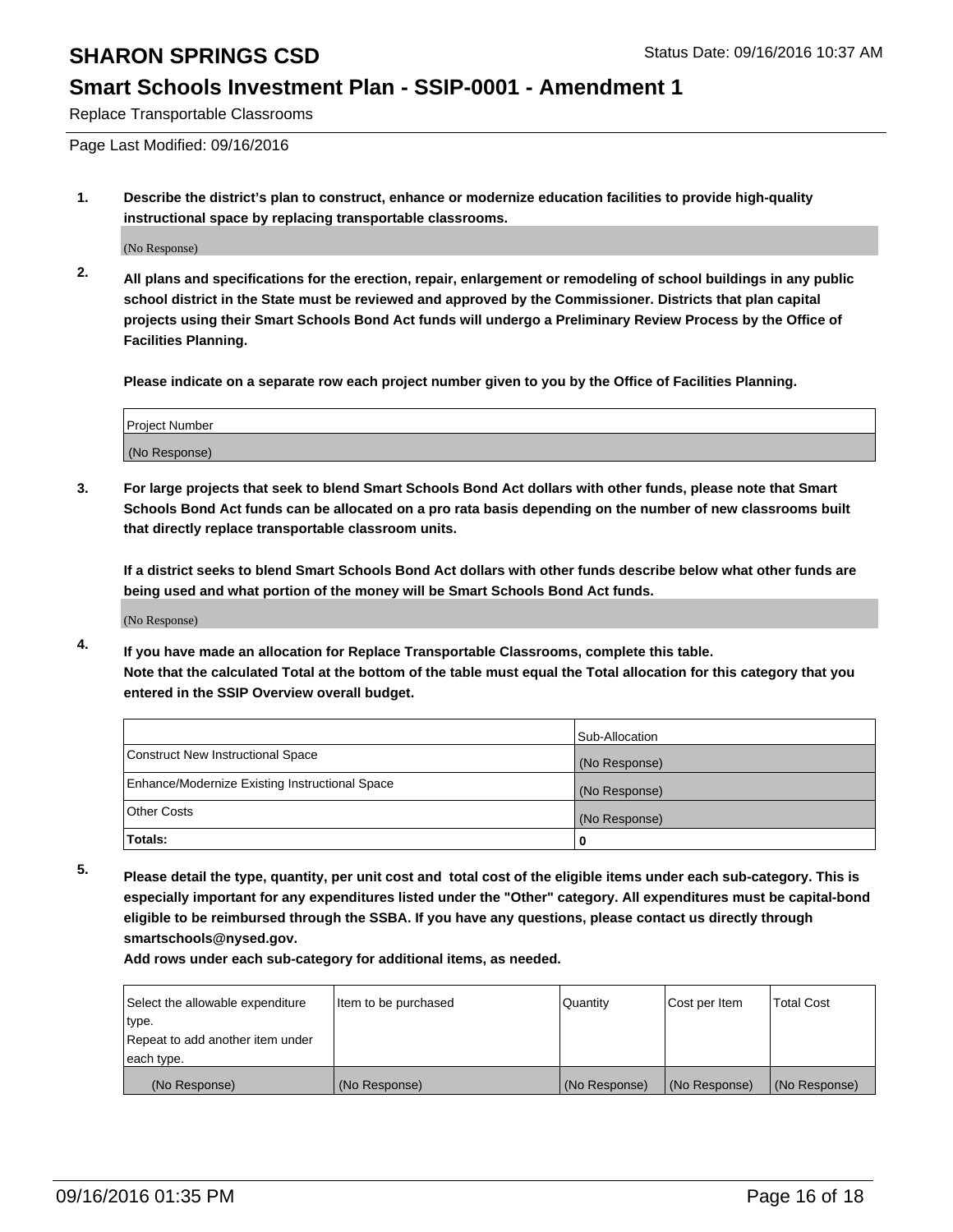#### **Smart Schools Investment Plan - SSIP-0001 - Amendment 1**

High-Tech Security Features

Page Last Modified: 09/16/2016

**1. Describe how you intend to use Smart Schools Bond Act funds to install high-tech security features in school buildings and on school campuses.**

(No Response)

**2. All plans and specifications for the erection, repair, enlargement or remodeling of school buildings in any public school district in the State must be reviewed and approved by the Commissioner. Districts that plan capital projects using their Smart Schools Bond Act funds will undergo a Preliminary Review Process by the Office of Facilities Planning.** 

**Please indicate on a separate row each project number given to you by the Office of Facilities Planning.**

| Project Number |  |
|----------------|--|
| (No Response)  |  |

- **3. Was your project deemed eligible for streamlined Review?**
	- Yes
	- $\hfill \square$  No
	- **3a. Districts with streamlined projects must certify that they have reviewed all installations with their licensed architect or engineer of record, and provide that person's name and license number. The licensed professional must review the products and proposed method of installation prior to implementation and review the work during and after completion in order to affirm that the work was code-compliant, if requested.**

By checking this box, you certify that the district has reviewed all installations with a licensed architect or engineer of record.

**4. Include the name and license number of the architect or engineer of record.**

| <b>Name</b>   | License Number |
|---------------|----------------|
| (No Response) | (No Response)  |

**5. If you have made an allocation for High-Tech Security Features, complete this table.**

**Note that the calculated Total at the bottom of the table must equal the Total allocation for this category that you entered in the SSIP Overview overall budget.**

|                                                      | Sub-Allocation |
|------------------------------------------------------|----------------|
| Capital-Intensive Security Project (Standard Review) | (No Response)  |
| <b>Electronic Security System</b>                    | (No Response)  |
| <b>Entry Control System</b>                          | (No Response)  |
| Approved Door Hardening Project                      | (No Response)  |
| <b>Other Costs</b>                                   | (No Response)  |
| Totals:                                              | 0              |

**6. Please detail the type, quantity, per unit cost and total cost of the eligible items under each sub-category. This is especially important for any expenditures listed under the "Other" category. All expenditures must be capital-bond eligible to be reimbursed through the SSBA. If you have any questions, please contact us directly through smartschools@nysed.gov.**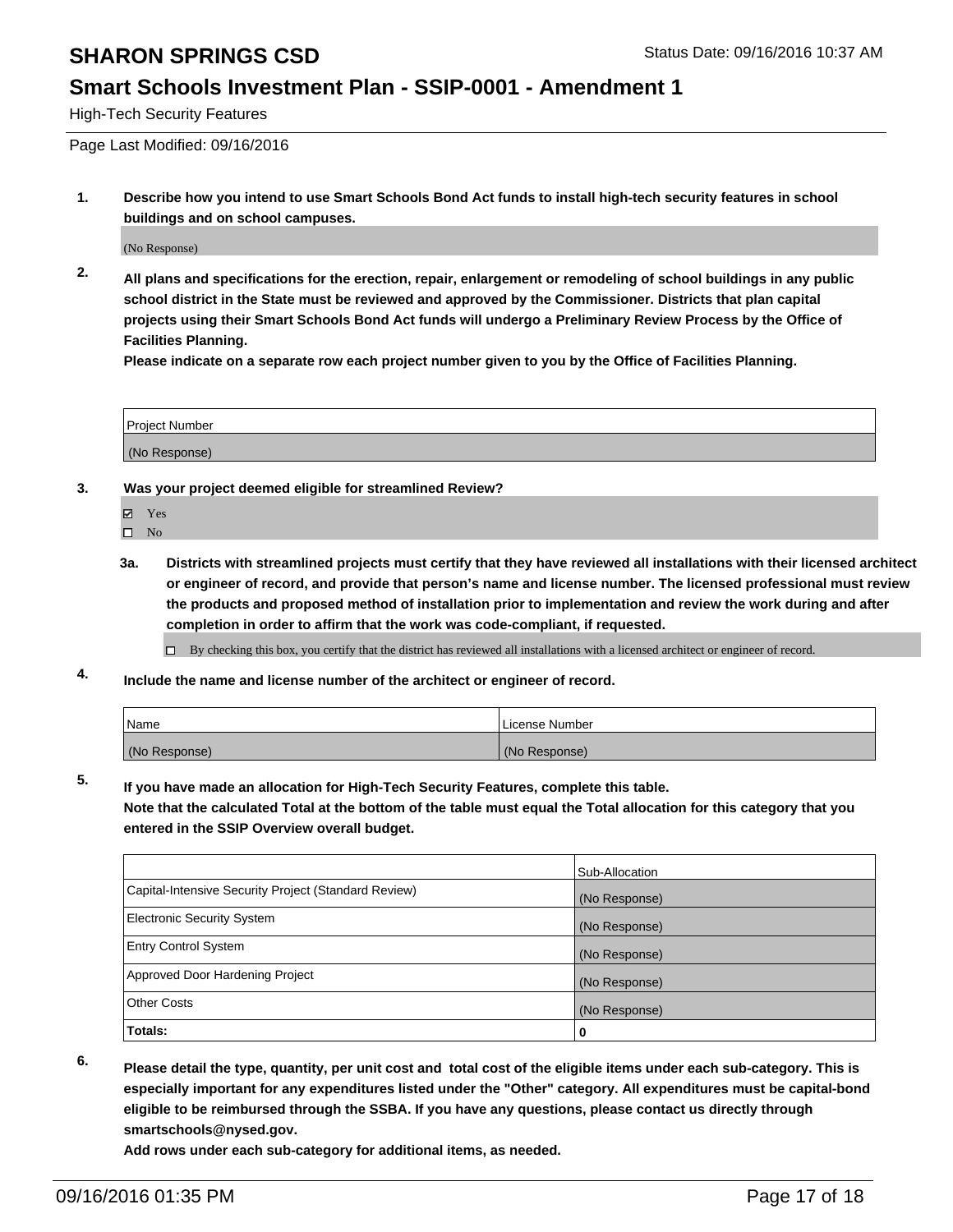### **Smart Schools Investment Plan - SSIP-0001 - Amendment 1**

High-Tech Security Features

| Select the allowable expenditure | Item to be purchased | Quantity      | Cost per Item | <b>Total Cost</b> |
|----------------------------------|----------------------|---------------|---------------|-------------------|
| type.                            |                      |               |               |                   |
| Repeat to add another item under |                      |               |               |                   |
| each type.                       |                      |               |               |                   |
| (No Response)                    | (No Response)        | (No Response) | (No Response) | (No Response)     |